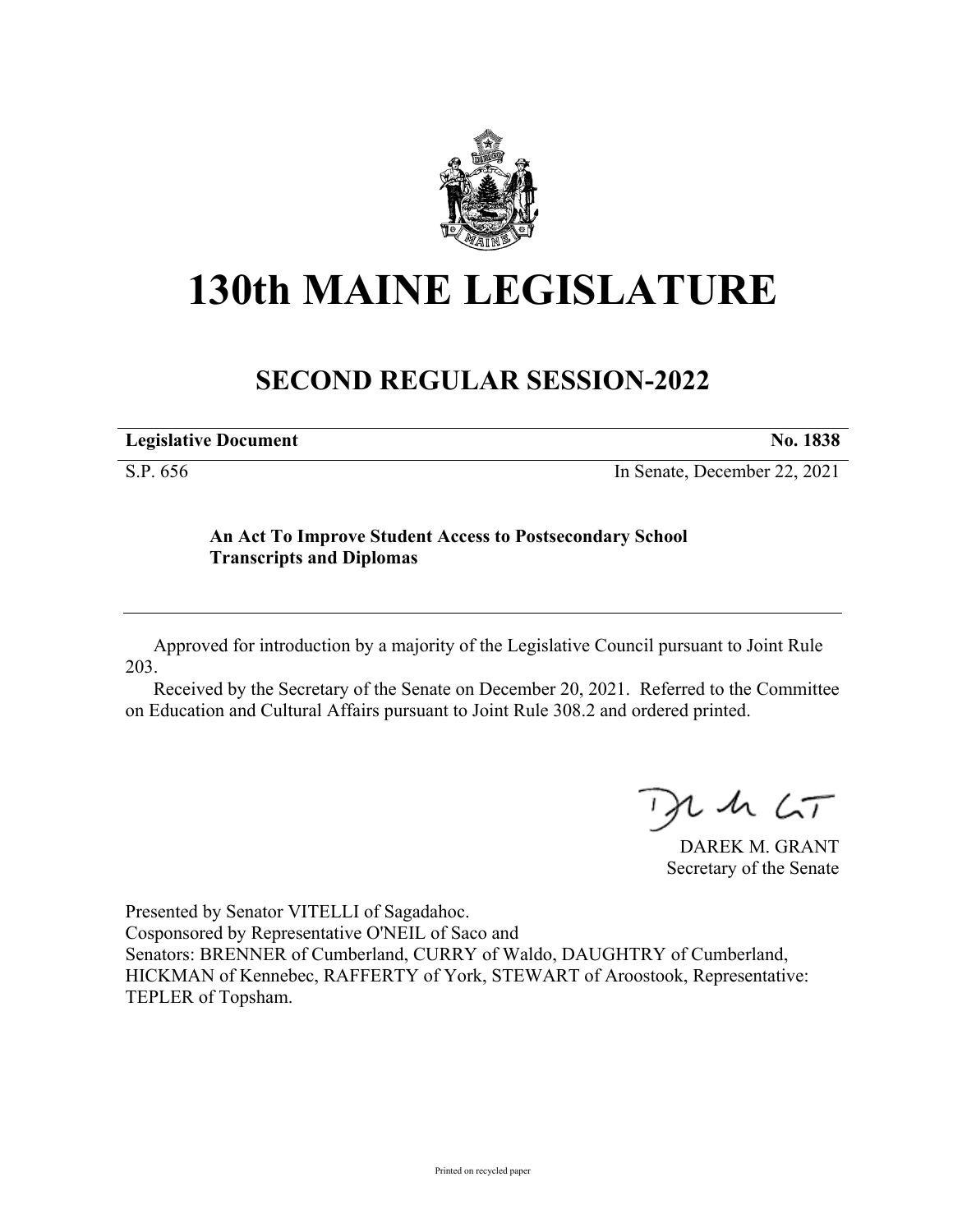| 1              | Be it enacted by the People of the State of Maine as follows:                               |
|----------------|---------------------------------------------------------------------------------------------|
| $\overline{2}$ | Sec. 1. 9-A MRSA §6-104, sub-§1, ¶I, as amended by PL 2011, c. 427, Pt. A, §12,             |
| 3              | is further amended to read:                                                                 |
| $\overline{4}$ | I. Convene meetings of individuals representing various segments of the public and          |
| 5              | the consumer credit industry to advise and consult with the administrator concerning        |
| 6              | the exercise of powers under this Act and to make recommendations to the                    |
| $\overline{7}$ | administrator. The administrator may authorize reimbursement of reasonable expenses         |
| 8              | incurred in attending the meetings; and                                                     |
| 9              | Sec. 2. 9-A MRSA §6-104, sub-§1, ¶J, as enacted by PL 2011, c. 427, Pt. A, §13,             |
| 10             | is amended to read:                                                                         |
| 11             | J. To the extent permitted in Title X of the federal Dodd-Frank Wall Street Reform          |
| 12             | and Consumer Protection Act, Public Law 111-203, Section 1042, enforce the                  |
| 13             | provisions of Title X of the federal Dodd-Frank Wall Street Reform and Consumer             |
| 14             | Protection Act, Public Law 111-203 or regulations issued under those provisions with        |
| 15             | respect to entities that are state-chartered, incorporated, licensed or otherwise           |
| 16             | authorized to do business under the laws of this State and secure remedies under            |
| 17             | provisions of Title X of the federal Dodd-Frank Wall Street Reform and Consumer             |
| 18             | Protection Act, Public Law 111-203 or remedies otherwise provided under other               |
| 19             | provisions of law with respect to entities that are state-chartered, incorporated, licensed |
| 20             | or otherwise authorized to do business under the laws of this State-; and                   |
| 21             | Sec. 3. 9-A MRSA §6-104, sub-§1, ¶K is enacted to read:                                     |
| 22             | K. Enforce the provisions of Title 20-A, section 10015.                                     |
| 23             | Sec. 4. 20-A MRSA §10015 is enacted to read:                                                |
| 24             | §10015. Access to transcripts and diplomas                                                  |
| 25             | 1. Definitions. As used in this section, unless the context otherwise indicates, the        |
| 26             | following terms have the following meanings.                                                |
| 27             | A. "Debt" means any money, obligation, claim or sum due or owing or alleged to be           |
| 28             | due or owing from a student. "Debt" does not include the fee, if any, charged to all        |
| 29             | students for the costs of providing a transcript or diploma.                                |
| 30             | B. "Postsecondary educational institution" means a public or private postsecondary          |
| 31             | school in the State.                                                                        |
| 32             | 2. Prohibition. Notwithstanding any provision of law to the contrary, a postsecondary       |
| 33             | educational institution may not:                                                            |
| 34             | A. Refuse to provide a transcript or diploma for a current or former student on the         |
| 35             | grounds that the student owes a debt to the postsecondary institution;                      |
| 36             | B. Condition the provision of a transcript or diploma on the payment of a debt to the       |
| 37             | postsecondary institution;                                                                  |
| 38             | C. Charge a higher fee for obtaining a transcript or diploma or provide less favorable      |
| 39             | treatment of a request for a transcript or diploma because a current or former student      |
| 40             | owes a debt to the postsecondary institution; or                                            |